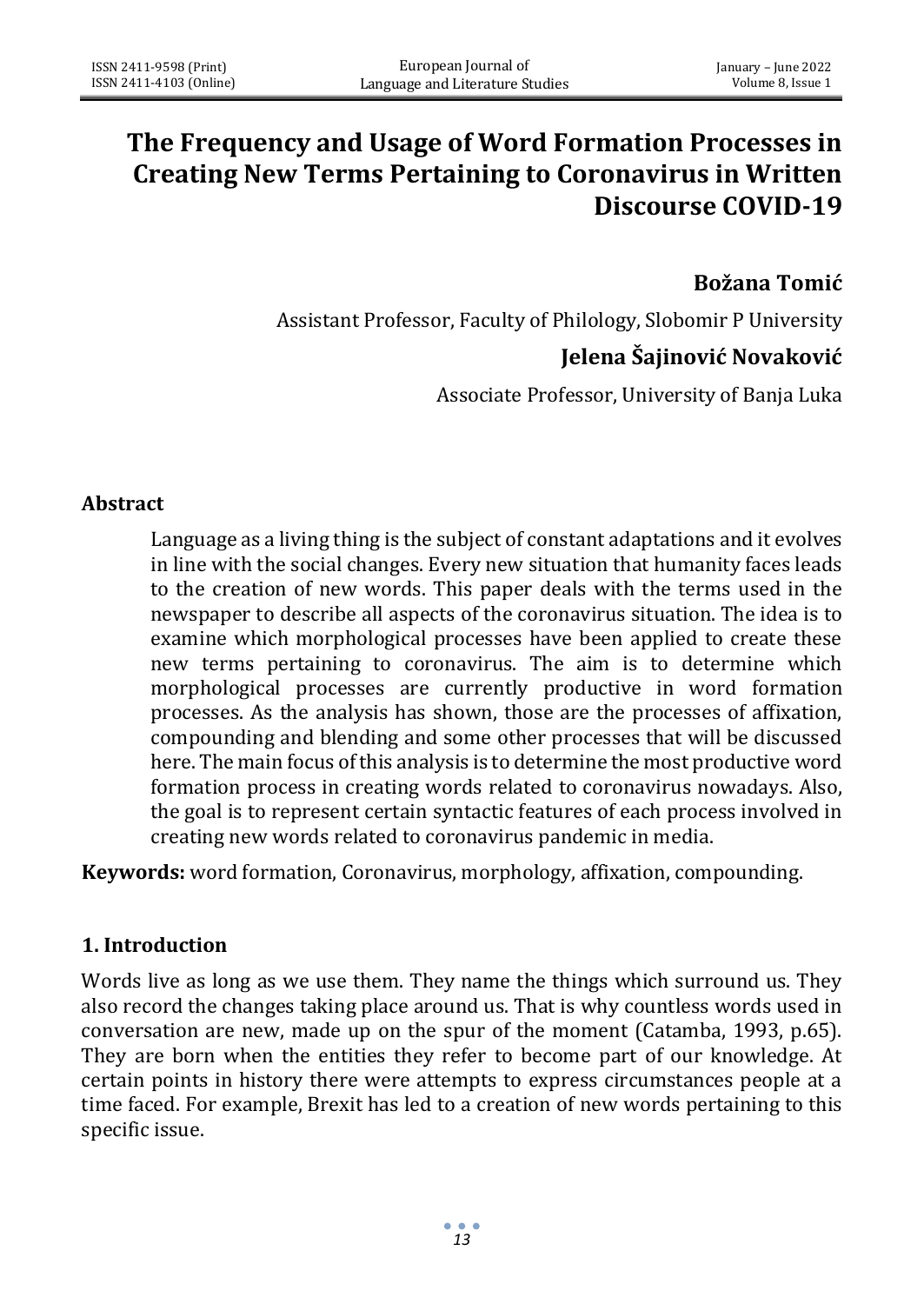| ISSN 2411-9598 (Print)  | European Journal of             | January – June 2022 |
|-------------------------|---------------------------------|---------------------|
| ISSN 2411-4103 (Online) | Language and Literature Studies | Volume 8. Issue 1   |

More recently, coronavirus pandemic has brought a whole lot of new words into language which describe this global problem and the effects it has on people. Even though they have been created purposefully they have certain limitations-they have to respect the word formation rules of the language they are coined in. Those new words are primarily presented in the language of the media and spread afterwards like wildfire to all segments of our lives. You might have already heard or used words like *social distancing, WFH or herd immunity*. A great number of the words used for this purpose come from the field of medicine since covid is firstly a medical problem, then a social one. Words like *comorbidity, immunocompromised, proning, intensivist*, *patient zero* have stepped out from LSP and become widely accepted and used terms. Other words like *shelter in place, lockdown, coldzone* come from emergency discourse, and words like *social bubble* or group of people who agree to limit their social interaction are neologisms.

There are a lot of words used to described this newly created situation, and we as linguists are interested in mechanisms they are created by and morphological processes they have undergone on their way of becoming part of our lexicon.

Morphologically speaking, there are seven-word formation processes, four of which are major such as prefixation, suffixation, conversion and compounding and three of which are minor: back-formation, reduplication, abbreviation (clipping, acronyms and blends). Prefixes used for creation words in English are mostly of Latin and Greek origin but there are also Anglo-Saxon prefixes. According to the meaning they convey, prefixes can be: negative (*dis-,in-,non-, un*-), reversative (*de-,dis-, un*-), pejorative (*mal- ,pseudo-,false*-), degree and size (*arch-,co-,hyper-,mini-, out-, over-, sub-, super-, sur-, ultra-, under*-), orientation and attitude (*anti-, contra-, counter-, pro*-), locative (*fore-, inter-, sub-, super-, trans*-), time and order (*ex-, fore-, post-, pre-, re*-), number (*bi-, poly/multi-; semi/demi, tri-, uni/mono*-), miscellaneous neo-classical (*auto-, extra-, neo-*), conversion (*a-, be-, en/em*-).

Certain number of words in English were created by combining two or more lexemes to get "a lexical unit consisting of more than one base and functioning both grammatically and semantically as a single word" (Quirk, 1985, p.1567). Both bases in compounds are in principle equally open, they are normally in a relation whereby the first is modifying the second (ibid.). They tend to be semantically transparent. Their spelling varies and 'they may even occur in three different forms,' solid', 'hyphenated' and 'open' (Quirk, 1985, p.1569).

Some English words are formed by snipping components from existing words and stitching the components together either through simple concatenation or through concatenation coupled with overlap of shared phonological segments (Kelly, 1998, p.579). Those are made by the process of blending. Blends are a subclass of abbreviation processes in English which are very like compounds but with a tendency towards economy of the expression (Körtvëlyessy et al., 2015, p.86) Blending is a very productive process, especially in commercial coinages which suggests that its rather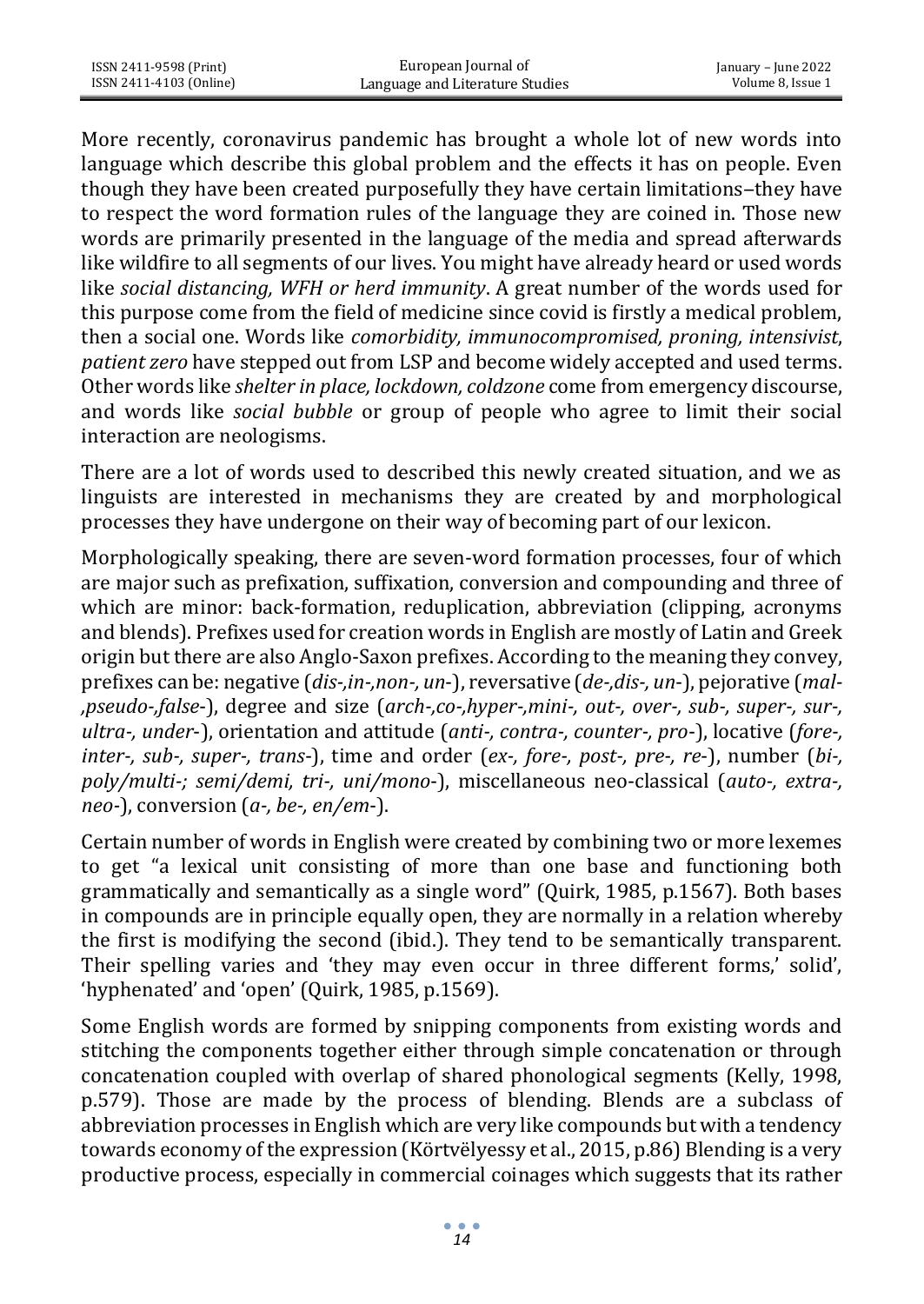daring playfulness is popular (Quirk, 1985, p.1583), but short-lived. Although considered to be a minor word creation process in morphology, blending will prove to be very productive in the creation of coronavirus words.

Acronyms are words made up from the first letters of the name of something. Like blends, they show tendency towards economy of expression. That is why 'new acronyms are freely produced, especially by scientists and administrators (Quirk, 1985, p.1581).

According to the research results, some of them are more productive in creating words to describe the growing phenomenon of coronavirus. When we say that some are more productive, we mean that some have "the potential to lead to new coinages" (Bauer, 2003, p.41). However, there have been unresolved disputes in morphological studies over what it is that is productive. Some argue that affixes are productive, for some others it is a morphological process that is productive. We would agree with the latter because a lot of words in English are not created derivationally. But we have to bear in mind that the question of productivity is diachronic. For example, in the fifteenth century there was one productive method of making nouns in *-al* plural; in the sixteenth century a change took place so that this method was no longer productive, and a different method became productive (Bauer, 2003, p.8). Thus, we come to the point of this study- to show which word formation processes are currently productive in English regarding the description of the global phenomenon that has struck us all, the phenomenon of coronavirus pandemic.

# **2. Methodology**

The corpus used for this research consists of 1 million words, and it is made of articles on coronavirus taken from the official *The Guardian* website (January-December 2021).

During the analysis, we used an analytical method which provided results regarding frequency and productivity of word formation processes, and also enabled us to see syntactic and semantic features.

## **3**. **Results and Discussion**

Our analysis has shown that the most productive way of deriving new words related to coronavirus is compounding or word. The table below shows that wordcomposition is a highly productive type of word formation process in creating new words describing coronavirus situation which represented 58 % of the total examples found.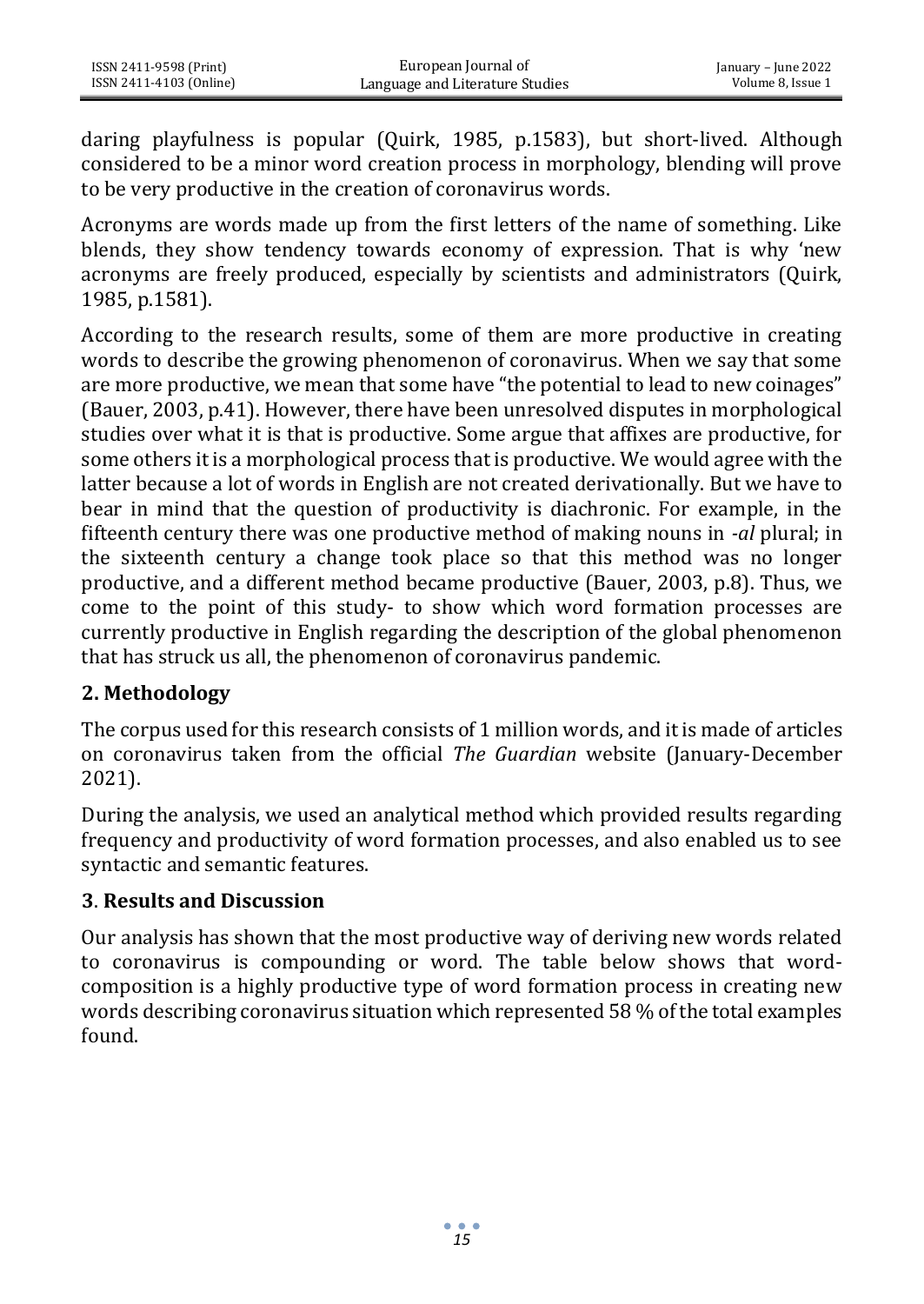

Table 1: *Percentage distribution of word formation processes in written discourse COVID-19*

Taking into consideration the figures in Table 1, we can see that affixation at 30 % representation is nearly half the amount of compounding. Blending and acronmy represent minor ways of producing new words in the analyzed material.

# **3.1 Compounding**

As already stated, compounding is a highly productive word formation process in the analyzed material. It is of interest to emphasize that most of compounds found belong to the class of adjectives and are all spelt with a hyphen (*covid-curious*, *covid-sceptic*, *coronavirus-inspired*). The first IC (Immediate Constituent) is mainly the word *covid* (*covid-ridden*, *covid-adapted*) while the word *coronavirus* is less used (*coronaviruslinked*, *coronavirus-free*). The word *Covid-19* occurs rarely as the first IC in compound adjectives (*covid-19-related*, *covid-19-stricken*). The only adjectives that combine with all three ICs in our material are *free* and *stricken* (*covid-free/stricken, coronavirusfree/stricken, covid-19-free/stricken*).

A few of these compound adjectives *corona-virus free, covid-proof* and *covid*-*safe* belong to type verbless and can be paraphrased by an adjective that has a prepositional complement (free from coronavirus, proof against coronavirus, safe from coronavirus).

Compounds that belong to the class of nouns are less numerous and are mostly spelt with hyphen (*covid-pneumonia*, *covid*-*toes*, *corona*-*divorce*), and rarely are spelt solidly (*coronaapocalypse, coronadouche, coronatunes*). Few of them are true neologisms like *caremongering* and *maskshaming*. Compounds made this way are semantically transparent which means that 'the meaning of a compound is related to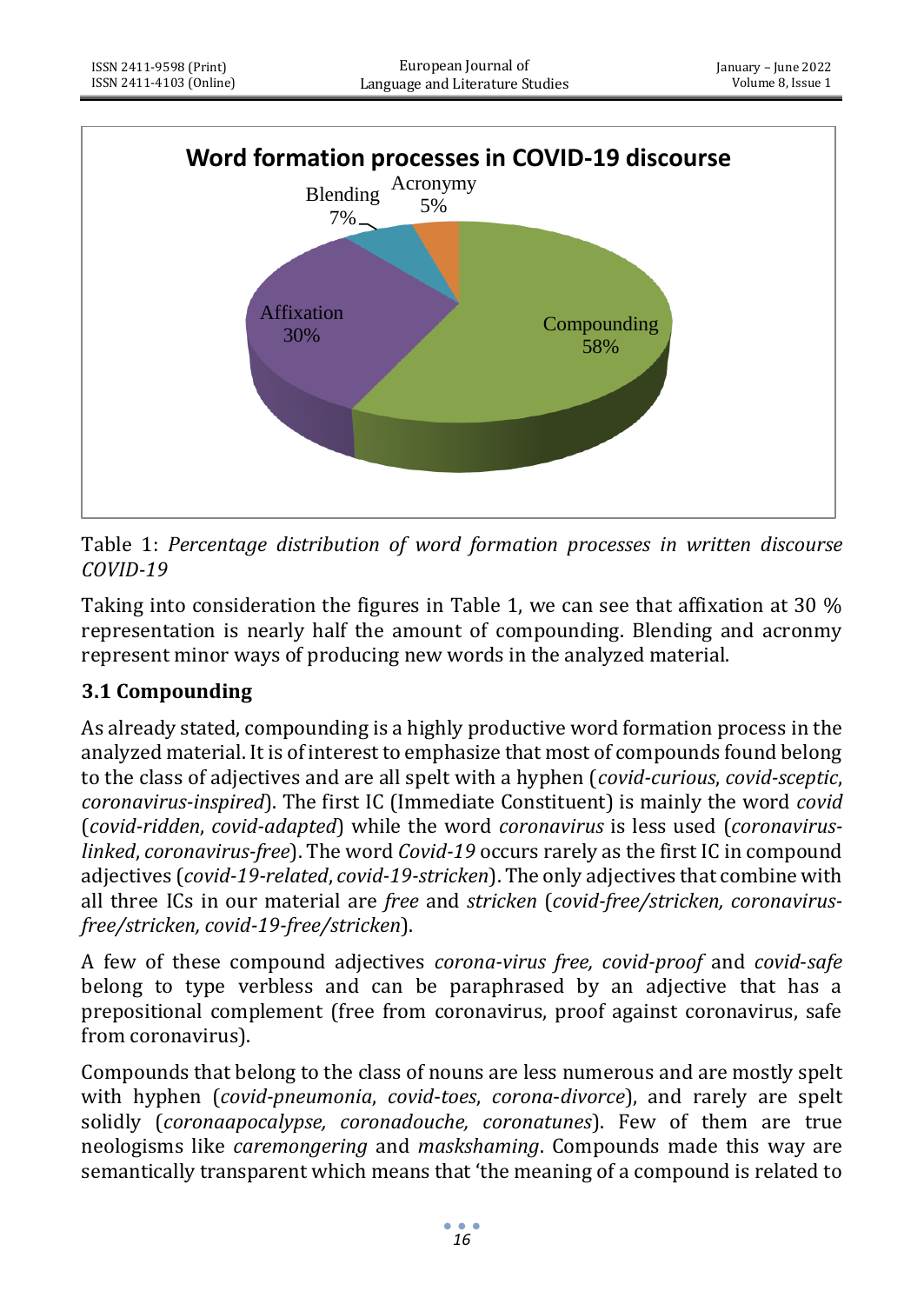| ISSN 2411-9598 (Print)  | European Journal of             | January – June 2022 |
|-------------------------|---------------------------------|---------------------|
| ISSN 2411-4103 (Online) | Language and Literature Studies | Volume 8, Issue 1   |

the meaning of its constituents' (Borgwaldt, 2010). And here both constituents are transparent. Their transparency is pragmatically conditioned and is related to the discourse they appear in, press discourse which aims at a wider audience, that is readers. Since these compounds are transparent, 'readers of the press are not struck every couple of lines by the fact that there is a new word which they have not met before' (Bauer, 2003, p.117) but a word whose meaning is easily predictable. Almost all noun compounds have the word *covid* as the first IC (*covid-era*, *covid-proof*, *coviddeaths*) and rarely does the word *covid-19* occur as the first IC (as in *covid-19 crisis*).

A few of noun compounds belong to synthetic compounds, that is, they represent polymorphic words of secondary derivation, i.e., derivatives built according to an affixal pattern but on a compound stem for its base (Ginzburg, 1979, p.141). These words usually comprise patterns such as ([*n+adj*] + -*er*) as in *covid-safer*; ([*n*+*adj*] + *ness*) as in *covid-preparedness*; and ([*n*+*v*] +-*ing*) as in *covid-beating*. As for polymorphic adjectives, they follow the pattern [*n*+ (*un*-+*adj*)] as in *covid-unsafe*.

Among noun compounds found, we also registered string compounds where the first element of a compound can itself be a compound or it can consist of more than three links (Jespersen, 1954, p. 154) such as *Covid-19-causing coronavirus*, *Covid-zero strategy*, *Covid-busting tool*, *bouncers-turned-Covid cops*.

When analyzed from the point of view of general relationship and degree of semantic independence of ICs; majority of compounds found in written discourse COVID-19 fall into the class of subordinative compounds. Coordinative compounds where the ICs are semantically equally important are rare and we registered only the compounds *Covid-19-crisis* and *covid-era*.

Subordinative compounds where the ICs are based on the domination of the second IC which, as the head-member, determines the part of speech meaning of the whole compound. Given that this type is the most productive type of compound words in Modern English, it is not wonder that subordinative compounds are dominant in the analyzed material. From the point of view of the order of components, subordinative compounds can be classified into *asyntactic* (ICs are **not** placed according to the rules of syntax) and *syntactic* (ICs are placed according to the rules of syntax). In the analyzed corpus, syntactic compounds are not frequent and always comprise the pattern *n+n* as in following examples: *coronacapitalism, covidmaternity, coronapolitics, coronabond*. On the other hand, the asyntactic order is frequently used in majority of compounds found. It must be emphasized that majority of asyntactic compounds belong to the class of adjectives, while compounds nouns are rare (*covidfighting*).

As shown in Table 2, compound adjectives usually follow one of the three patterns: *n+ adj→ adj*, *n+(v+-ed) →adj* where the second IC is *-ed* participle, and *n+ (v+ -ing) →adj* where the second IC is the *–ing* participle. The analysis has shown that the most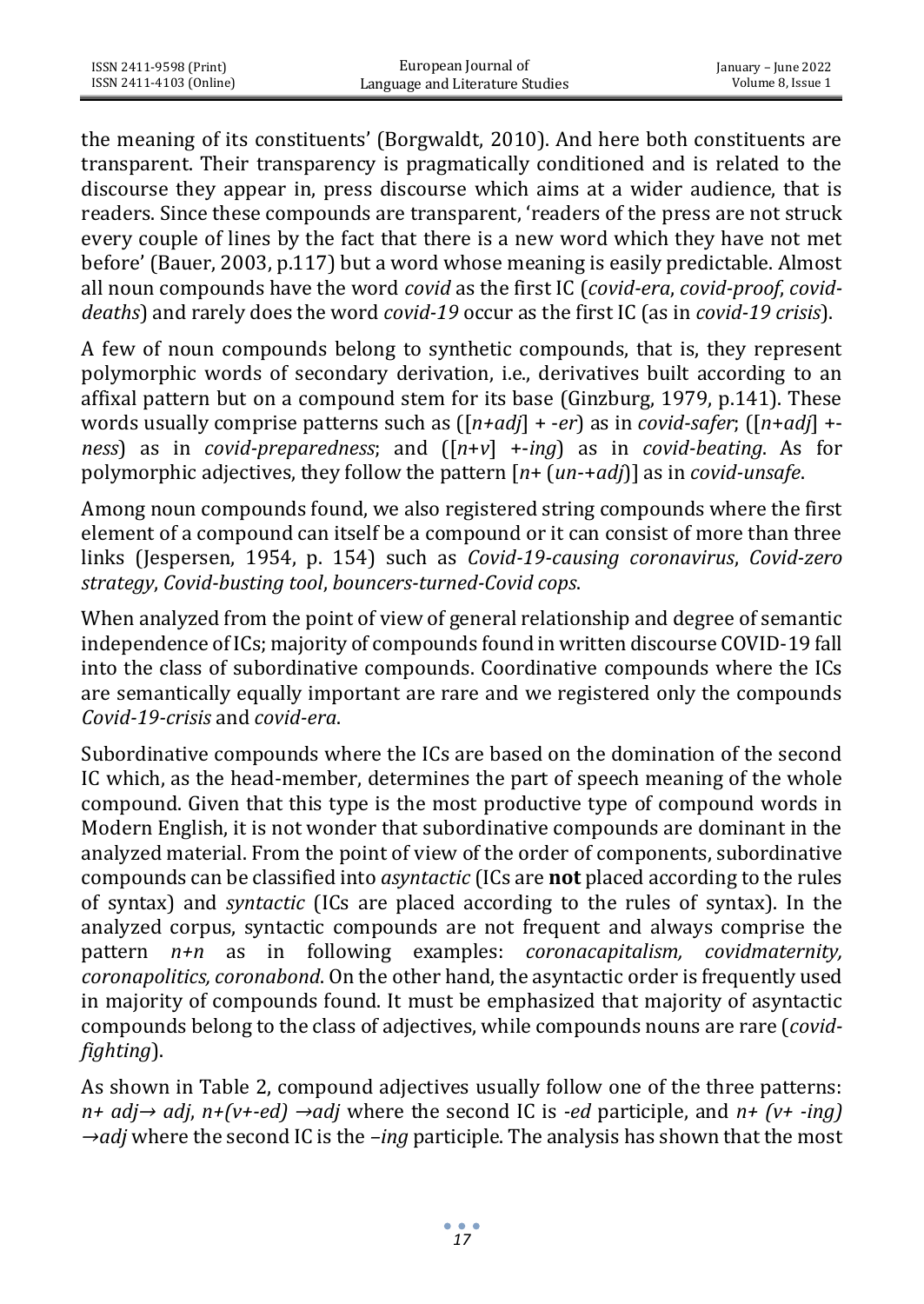productive pattern in our material is *n+(v+-ed) →adj* while the other two types are less used.



Table 2: Productive patterns of compound adjectives

It must be noted that majority of adjectives of *n+(v+-ed) →adj* type usually have the word *covid* as the first IC (*covid-linked, covid-disrupted, covid-tested, covid-ridden, covid-inspired*) except for the past participles –*related*, -*hit*, and -*stricken* which are usually combined with the IC *coronavirus* (*coronavirus-stricken*, *coronavirus-related*, *coronavirus-hit*). *Covid-19* as the first IC is very rare and it is only attached to the past participle *stricken* in a few examples (*covid-19-stricken*).

Asyntactic compounds of the type *n+ adj →adj* always have the word *covid* as the first IC (*covid-curious, covid-free, covid-safe, covid-positive*) while compounds of the type *n+(v+-ing) →adj* equally combine with words *covid* and *corona* as the first IC (*covidaccepting*, *corona-busting*).

*A few* of these compound adjectives *corona-virus free, covid-proof* and *covid-safe* belonging to type verbless can be paraphrased by an adjective that has a prepositional complement (free from coronavirus, proof against, safe from).

Following the syntactic criteria, most compounds in our material belong to endocentric compounds meaning that belong to the same word-class as the second IC (*covid-status, covid-deaths, covid-induced, coronavirus-inspired*). However, a few of compounds we found belong to exocentric compounds and mainly comprise the following patterns *n+ v→ adj* as in *coronavirus-hit*, *num+ N→ adj* as in *zero-Covid*, and *adj+ N→ adj* as in *long-Covid*.

# **3.2 Affixation**

In written discourse, that is in the texts on COVID-19, derived words formed by affixation are less numerous. The majority of these words which appeared during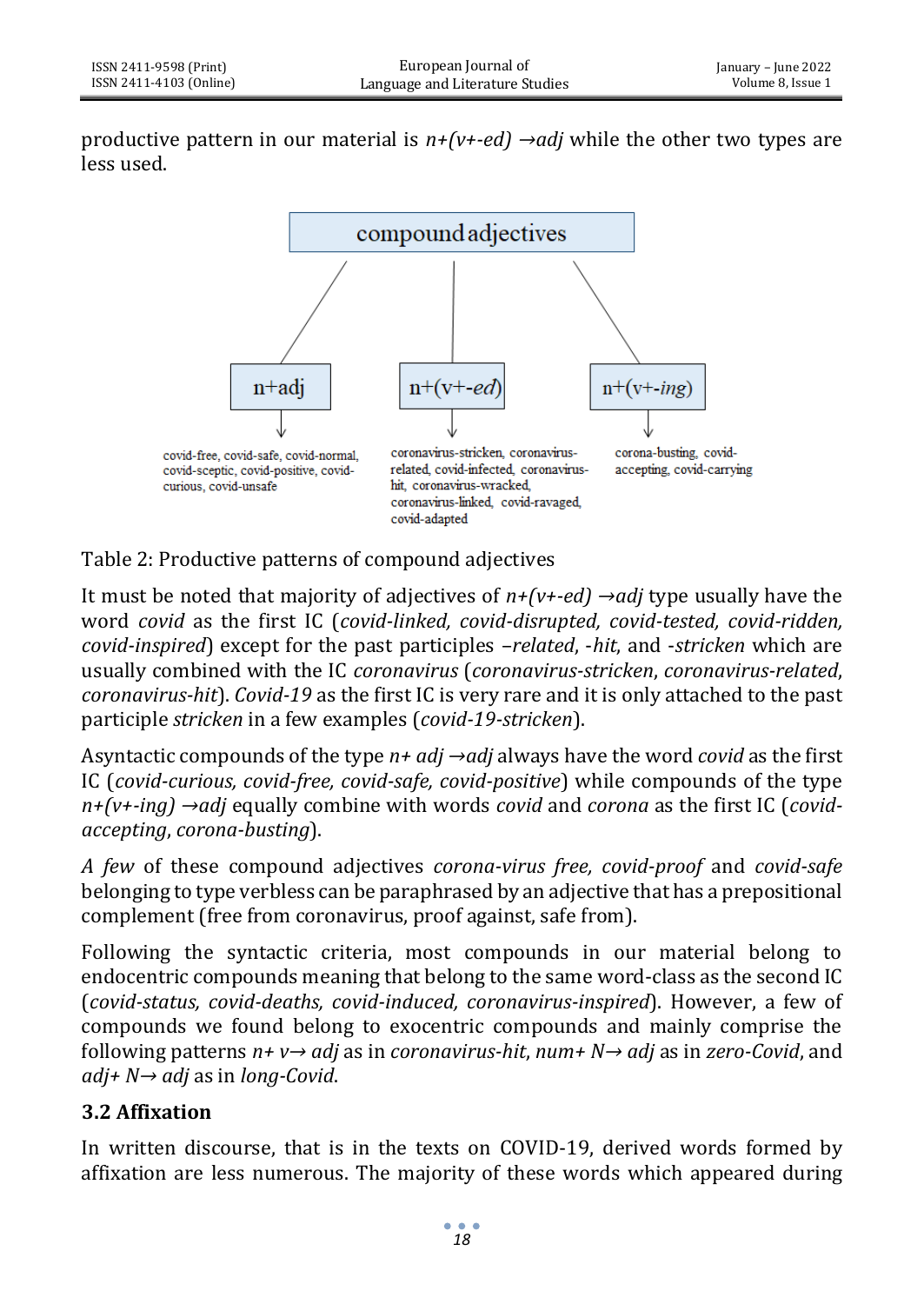coronavirus are formed by the application of prefixes to bases related to coronavirus, while we found only one suffix that is used in this word formation process.

The most common prefixes used in this process are the following prefixes which belong to different groups of prefixes:

prefixes of time and order *pre-, mid-, post-*

 *pre-corona, pre-covid, mid-corona, post-covid, post coronavirus*

prefixes of degree and size *super-:*

 *superspreader*

prefixes of orientation and attitude *anti-:*

 *anti-buddies, anti-coronavirus, anticovid*

negative prefixes *non-* and *un*-:

 *non-coronavirus, non-covid*, *un-covidy*

prefixes of time and order *ex-*:

*ex-covid*

miscellaneous neo-classical prefixes *self* and *pan*:

 *self-isolation, self-quarantine, pan-coronavirus* 

The only registered suffix in the analyzed material is noun/adjective suffix *–like*:

*covid-like*, *coronavirus-like*

It is of interest here to emphasize that majority of these affixes are of Romanic origin (*pre*-, *post*-, *super*-, *non*-, *self*-, *ex*-), but rarely of Germanic (*mid*-, *un*-, *-like*) and Greek (*anti*-, *pan*-) origin.

The most productive prefix in our corpus is the prefix *post,* followed by the prefix *non-* . Prefixes *pre-* and *anti-* are less attached to bases describing coronavirus, while prefixes such as *self-*, *pan-*, *mid-*, *un-*, *super-* and *ex-* are rarely used. When it comes to bases to which our affixes are attached, the most numerous is the base *Covid* which is mostly combined with prefixes *post*-, *non*-, *ex-* and *pre*-, while the base *coronavirus* is less frequent to which usually prefixes *mid-*, *pan-* and *anti-* are attached. The base *Covid-19* is less used and it combines only with prefixes *non-*, *post-* and *pre-*, while bases such as *corona* (*pre*-, *post*- and *anti*-) and covidy (*un*-) are rare. It must be noted that the suffix *–like* is equally attached to bases *coronavirus* and *covid*.

Apart from the above-mentioned bases, we also found bases that don't include *corona*-roots but are related to coronavirus situations such as *isolation* (*self*-) and *spreader* (*super*-). The majority of derivatives premodify other nouns, the most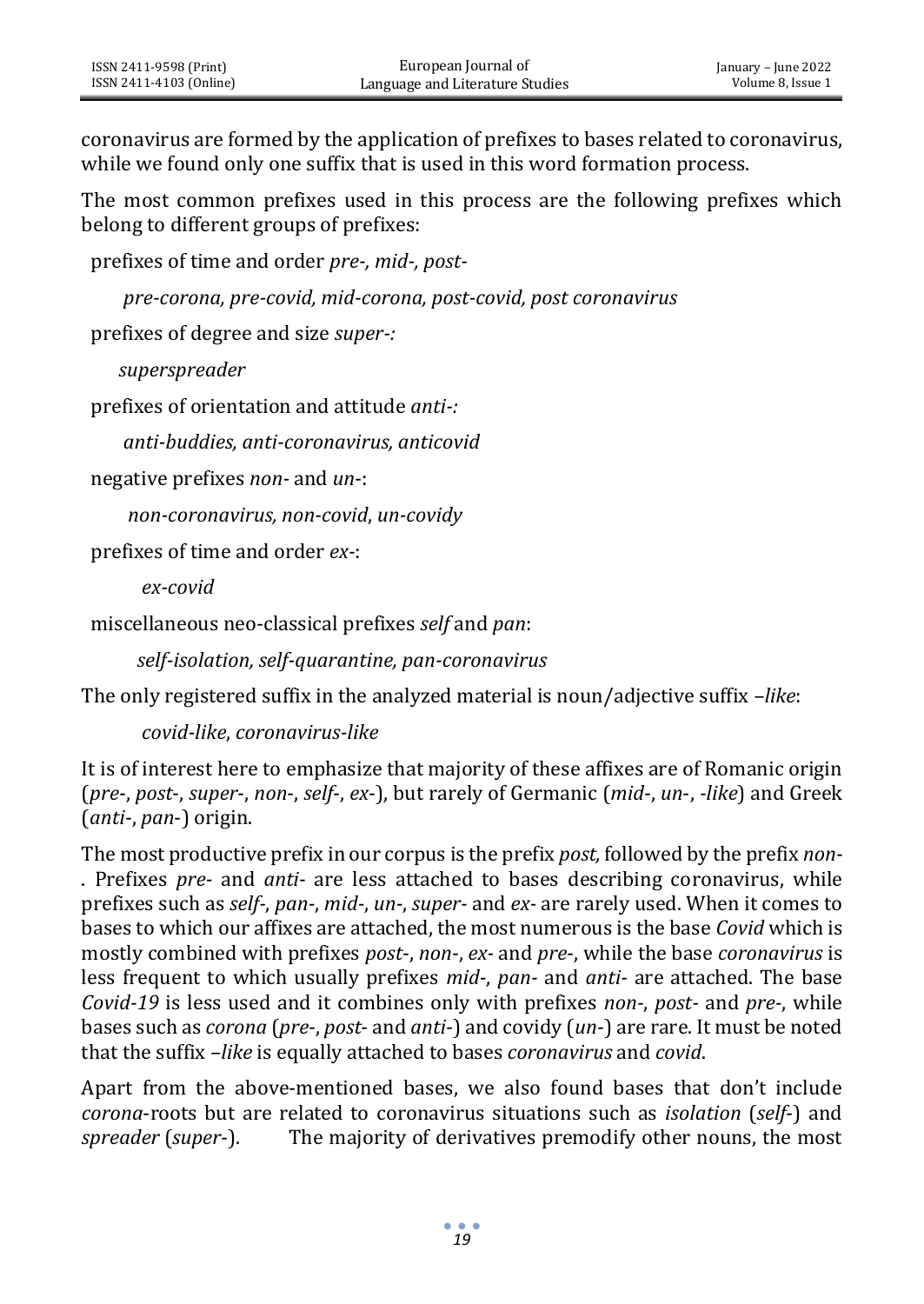frequent ones of which are nouns like *patients*, *syndrome*, *levels*, *measures*, *economy*, *illnesses*, *deaths*, *conditions*, *vaccine*, *recovery*, *state* and *world* (Table 3).



Table 3: Most frequent nouns premodified by derived words formed by affixation

The most frequently used noun *patients*is mainly premodified by derivatives with the prefix *non*- as well as nouns *illnesses*, *deaths* and *conditions*, while the noun *syndrome*  is usually combined with derivational bases with the prefix *post*- and the suffix *–like*. Derivatives with the prefix *pre-* are most numerous with nouns *levels* and *states*, derived words with the prefix *anti-*mainly premodify the noun *measures*, and derivational bases with prefixes *pan-* and *ex-* are combined with the noun *vaccine*.

The majority of derived words formed by affixation premodify simple noun phrases, although we also registered premodification of compound noun heads (*enforcement and welfare measures*) and complex noun phrases where the heads are postmodified by the *of-*phrase (*state of innocence, drug of choice*).

In addition, the registered derivatives also premodify string compounds (*US-bound flights, consumer spending boom, vaccine guinea pig*), but also compounds that follow the pattern *n+ (n+n)+-s* such as *medical backlogs*.

Derivatives with prefixes *pre*-, *post*- and *mid-* such as *pre-Covid*, *post-Covid-19*, *precorona* and *mid-Covid* often perform the function of time position adverbs within the clause:

*Pre-Covid about 15 million people a month went to the cinema, while London theatres attracted the same number every year.*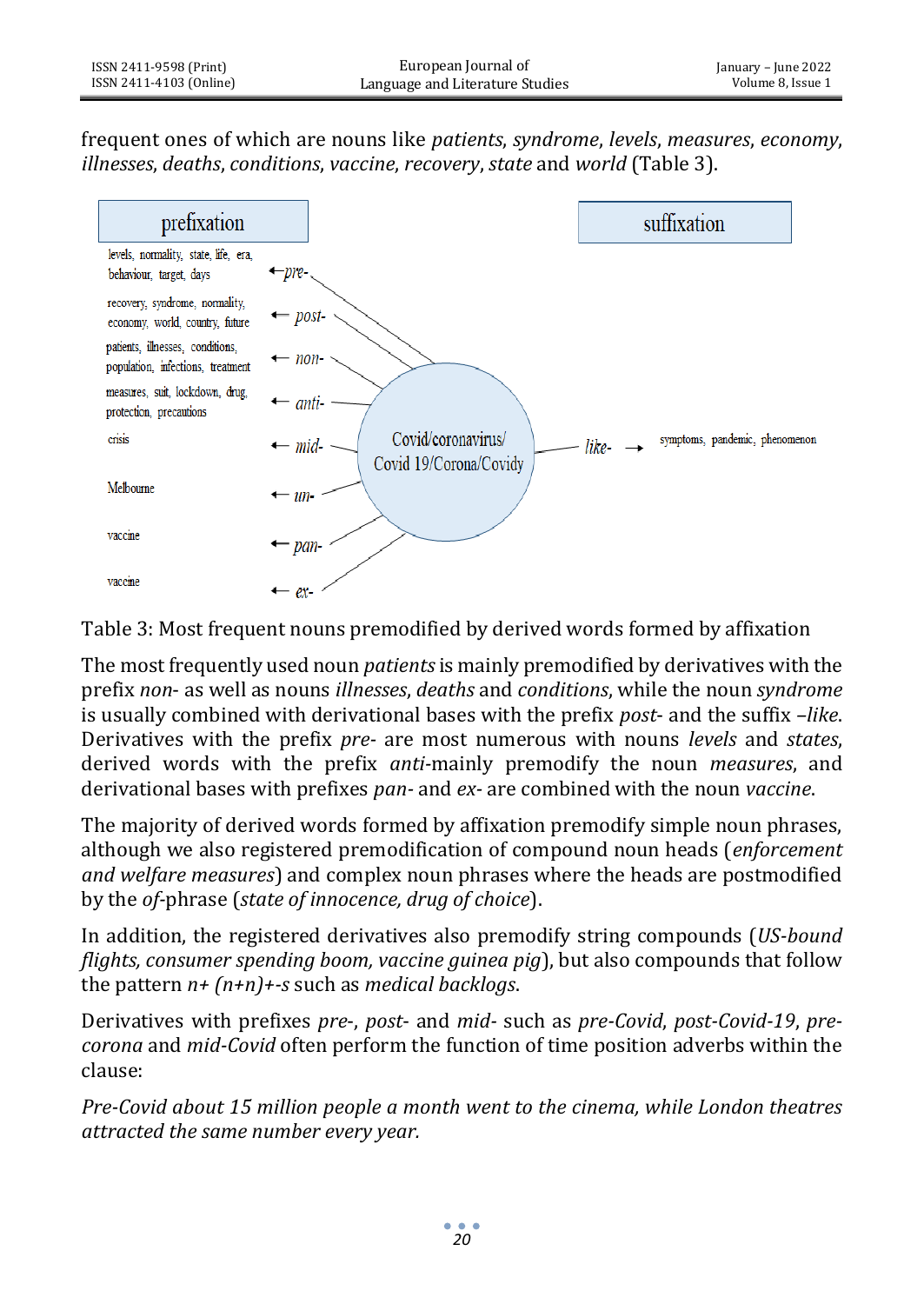Abbreviated words with affixation such as *uncovidy* have a highly informal tone and they mainly characterize the type of slang developed in close social groups, and occur with certain affixes such as *–y*, *-o*, *-er*, *-s* which are called familiarity markers (Quirk, 1985, p. 1584):

*Earlier this year, even the sainted Kylie bailed from Covid-ridden England to the relatively unCovidy Melbourne.*

## **3.3 Other minor processes**

Some words which describe corona are made by clipping two words and making one in the process called blending. This process is an economical one. The first word in a blend is either *covid* or *corona*, sometimes *quarantine* and the second is a common noun: *covidiot* (covid and idiot, refers to a person who disregards safety measures or goes against public health suggestions), *covidient* (covid and obedient, someone who follows all rules related to coronavirus pandemic) *covi-vac* (covid and vaccine), *covideoparty* (covid and videoparty), *coronacation* (corona and vacation), *coronials* (corona and millennials), *coronanomics* (corona and economics), *corona-oke* (corona and karaoke), *quaratimes* (quarantine and times), *quaranteams* (quarantine and teams), *quarantine* (quarantine and martini, a term for any drink consumed at home during lockdown), *Covishield* (covid and shield), *Covaxin* (covid and vaccine), and *Corona*-*Coaster* (corona and rollercoaster). The only blend which does not belong to the above-mentioned class is *zumping* (zoom and dumping or dumping a romantic partner via Zoom or similar application). Blends that are most often used in our corpus are *Covishield* and *covidiot*.

A few words used to describe corona situation are acronyms which have been known in the world of acronyms before coronavirus even showed up. Those are acronyms like PPE (personal protective equipment), PUI (person under investigation), PCR (polymerase chain reaction) RO (R-naught). The only acronyms which have been created to describe this newly arrived situation and which have been used widely are WFH (working at home), COVAX (COVID-19 Vaccines Global Access), Cog-UK (Covid-19 Genomics UK), and C-TAP (Covid-19 Technology Access Pool).

There are expressions in coronavirus language made up on 'the spur of the moment' like *quarantine and chill* (making oneself relaxed at home while staying at home), or borrowed from other discourses e.g., *flat the curve* is a scientific term for a strategy to slow down the spread of virus so as not to overwhelm our health care system, and *virtual happy hour* is a marketing term referring to meeting online over games, and drink.

### **4. Conclusion**

Modern English uses different patterns of word creation. The most productive ones are definitely compounding, prefixation, and blending. Since coronavirus is a phenomenon, both medical and social that is present in a period of time it is no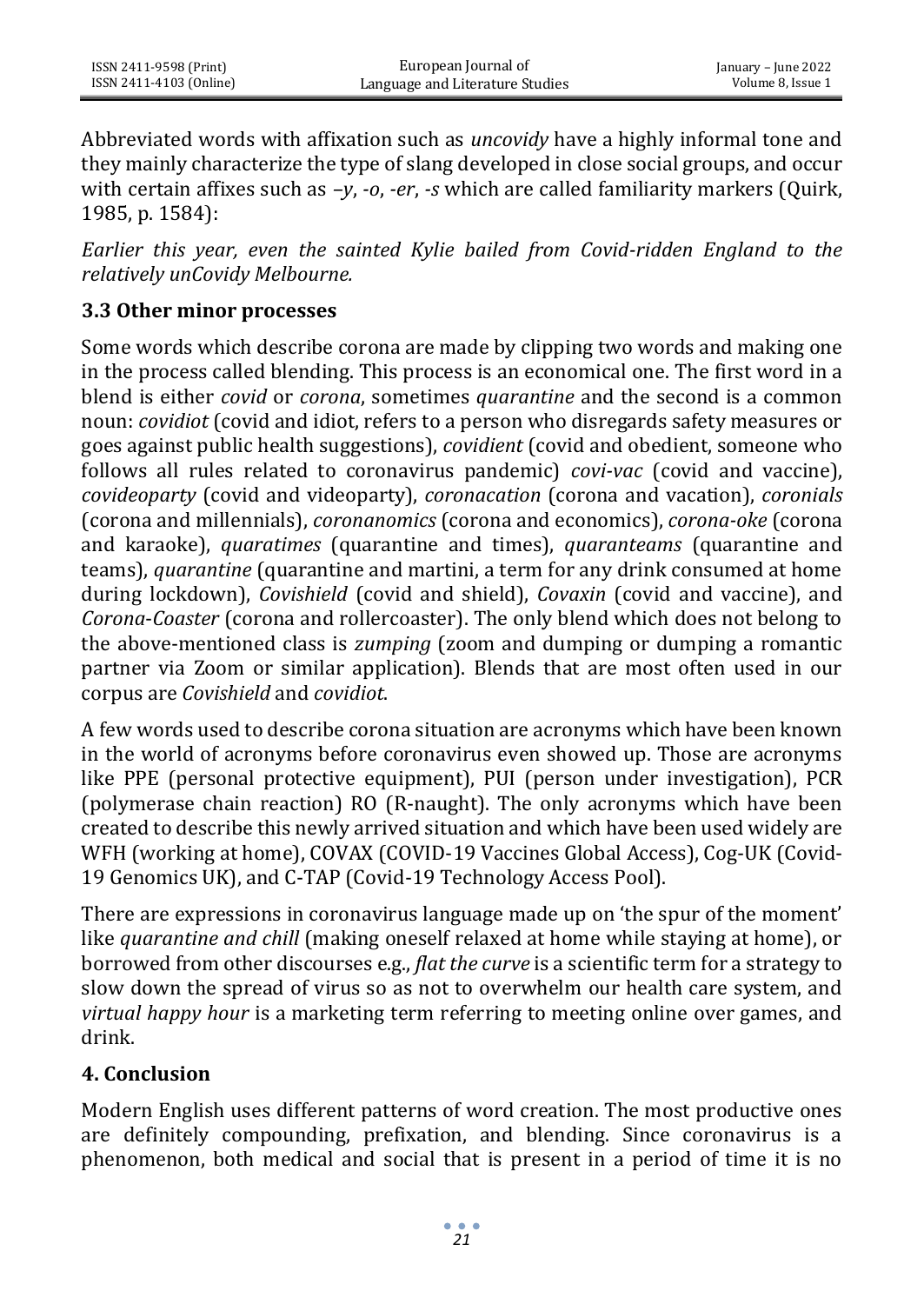wonder that new words pertaining to it have prefixes that position some other events with respect to it, show attitude towards it, or the intensity. Our analysis has shown that compounding is the most productive word formation process in creating new words that describe coronavirus. There are two types of compounds which describe coronavirus: noun compounds with *corona* and *covid* being the first part and adjective compounds which have coronavirus as the first part and mainly the form of -*ed* participle as the second.

Affixation is less used in forming new words in the analyzed material. Prefixes are mainly attached to nouns to form other nouns. The most common ones belong to the following groups of prefixes: prefixes of time and order, prefixes of orientation and attitude, negative prefixes, miscellaneous neo-classical prefixes, prefixes of time and order, and prefixes of degree and size. Suffixation is rare and the only registered suffix is noun/adjective suffix –*like*.

The same appears in blends where the first word in a blend is either covid or corona, sometimes quarantine and the second is a common noun. Some of the acronyms used in corona discourse have been created before the coronavirus broke out like PPE, PUI, PRC. The only acronyms created for the purpose of describing corona situation are WFH, COVAX, Cog-UK, and C-TAP.

If we take into account that these corona words are mainly used in the press and by the press then it should not come as a surprise that most of them are transparent and easily derivable from the parts they are made of.

Taking into consideration that this is the topic of peculiar importance, we consider that it will give a significant contribution to further research of word formation processes in creating new terms related to coronavirus especially compounding since it appears as the most productive process hitherto.

Also, this paper provides a starting point for future research on word formation processes in spoken discourse. To that end, it would be interesting to see the most productive word formation processes and to compare them with the results given in this paper. Furthermore, we recommend diachronic study since the beginning of COVID to determine whether the most productive type of word formation process in creating new words pertaining to coronavirus has changed over the course of time.

### **Literature**

- [1] Bauer, L. (2003). *Morphological Productivity*. Cambridge University Press.
- [2] Biber, D., Johansson, S., Leech G., Conrad S., & Finegan E. (1999). *Longman Grammar of Spoken and Written English*. London: Longman.
- [3] Borgwaldt, S., & Luttenberg, D. (2010). *Semantic transparency of compound nouns in native and non-native speakers*. Poster presentation at 14th Morphological meeting, Budapest.